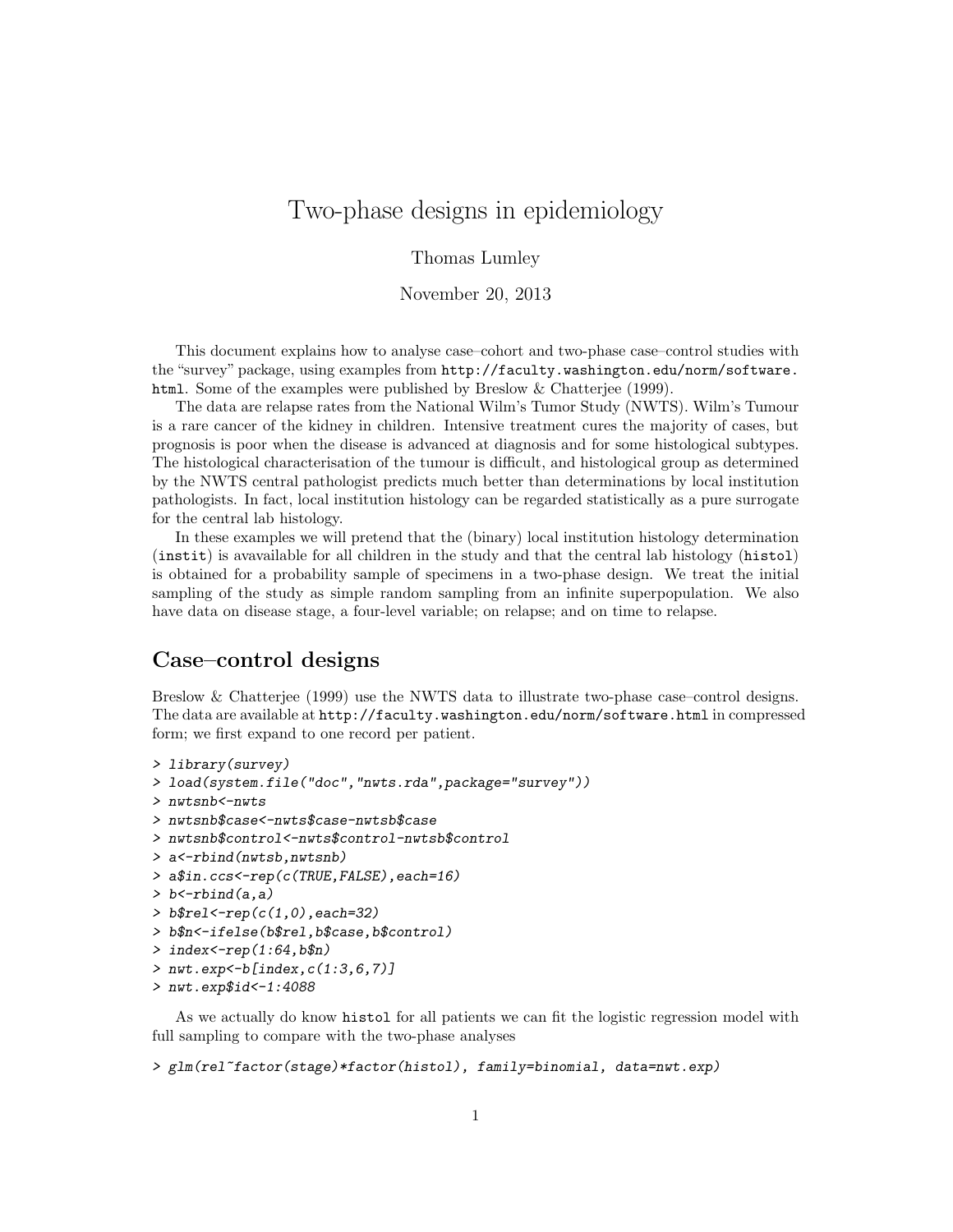```
Call: glm(formula = rel \tilde{r} factor(stage) * factor(histol), family = binomial,
   data = nwt.exp)Coefficients:
              (Intercept) factor(stage)2
                 -2.7066 0.7679
            factor(stage)3 factor(stage)4
                  0.7747 1.0506
           factor(histol)2 factor(stage)2:factor(histol)2
                  1.3104 0.1477
factor(stage)3:factor(histol)2 factor(stage)4:factor(histol)2
                  0.5942 1.2619
Degrees of Freedom: 4087 Total (i.e. Null); 4080 Residual
Null Deviance: 3306
Residual Deviance: 2943 AIC: 2959
```
The second phase sample consists of all patients with unfavorable histology as determined by local institution pathologists, all cases, and a 20% sample of the remainder. Phase two is thus a stratified random sample without replacement, with strata defined by the interaction of instit and rel.

```
> dccs2<-twophase(id=list(~id,~id),subset="in.ccs,
+ strata=list(NULL,~interaction(instit,rel)),data=nwt.exp)
> summary(svyglm(rel~factor(stage)*factor(histol),family=binomial,design=dccs2))
Call:
svyglm(formula = rel ~ factor(stage) * factor(histol), family = binomial,
   design = dccs2)Survey design:
two phase2(id = id, strata = strata, probes = probes, fpc = fpc,subset = subset, data = data)
Coefficients:
                           Estimate Std. Error t value Pr(>|t|)
(Intercept) -2.5701 0.1288 -19.955 < 2e-16 ***
factor(stage)2 0.5482 0.1979 2.769 0.005708 **
factor(stage)3 0.4791 0.2032 2.359 0.018515 *
factor(stage)4 1.0037 0.2592 3.872 0.000114 ***
factor(histol)2 1.3505 0.3107 4.346 1.51e-05 ***
factor(stage)2:factor(histol)2 0.1152 0.4410 0.261 0.793876
factor(stage)3:factor(histol)2 0.5066 0.4241 1.194 0.232548
factor(stage)4:factor(histol)2 0.9785 0.6214 1.575 0.115615
---Signif. codes: 0 âĂŸ***âĂŹ 0.001 âĂŸ**âĂŹ 0.01 âĂŸ*âĂŹ 0.05 âĂŸ.âĂŹ 0.1 âĂŸ âĂŹ 1
(Dispersion parameter for binomial family taken to be 1.000876)
Number of Fisher Scoring iterations: 4
```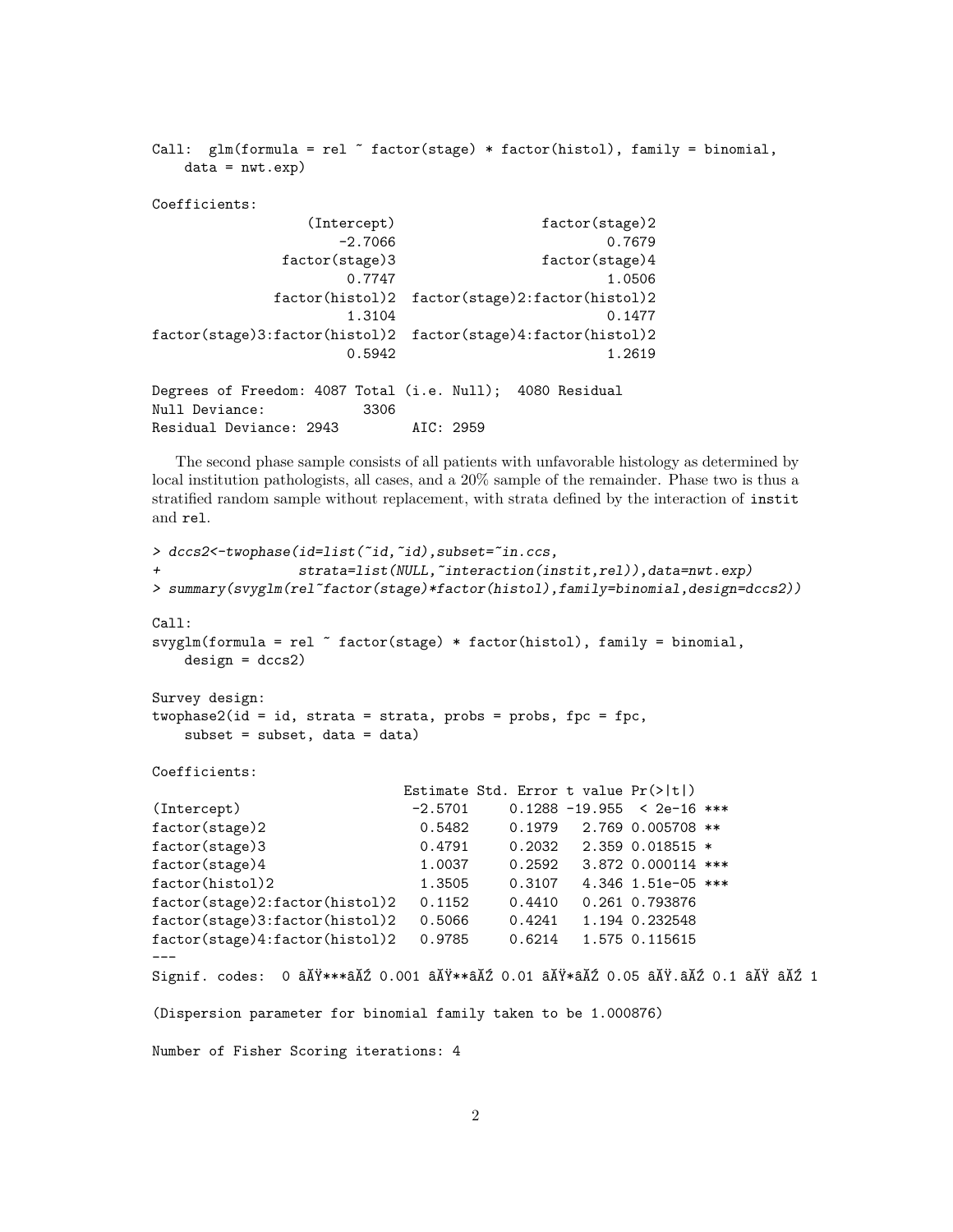Disease stage at the time of surgery is also recorded. It could be used to further stratify the sampling, or, as in this example, to post-stratify. We can analyze the data either pretending that the sampling was stratified or using calibrate to post-stratify the design.

```
> dccs8<-twophase(id=list(~id,~id),subset="in.ccs,
+ strata=list(NULL,~interaction(instit,stage,rel)),data=nwt.exp)
> gccs8<-calibrate(dccs2,phase=2,formula="interaction(instit,stage,rel))
> summary(svyglm(rel~factor(stage)*factor(histol),family=binomial,design=dccs8))
Call:
svyglm(formula = rel \tilde{ } factor(stage) * factor(histol), family = binomial,
   design = dccs8)Survey design:
two phase2(id = id, strata = strata, probes = probes, fpc = fpc,subset = subset, data = data)Coefficients:
                          Estimate Std. Error t value Pr(>|t|)
(Intercept) -2.71604 0.10827 -25.085 < 2e-16 ***
factor(stage)2 0.78141 0.14726 5.306 1.35e-07 ***
factor(stage)3 0.80093 0.15250 5.252 1.80e-07 ***
factor(stage)4 1.07293 0.17817 6.022 2.33e-09 ***
factor(histol)2 1.45836 0.31780 4.589 4.96e-06 ***
factor(stage)2:factor(histol)2 -0.04743 0.43495 -0.109 0.913
factor(stage)3:factor(histol)2 0.28064 0.41298 0.680 0.497
factor(stage)4:factor(histol)2 0.90983 0.63774 1.427 0.154
---
Signif. codes: 0 âĂŸ***âĂŹ 0.001 âĂŸ**âĂŹ 0.01 âĂŸ*âĂŹ 0.05 âĂŸ.âĂŹ 0.1 âĂŸ âĂŹ 1
(Dispersion parameter for binomial family taken to be 1.000876)
Number of Fisher Scoring iterations: 4
> summary(svyglm(rel~factor(stage)*factor(histol),family=binomial,design=gccs8))
Ca11:svyglm(formula = rel \tilde{ } factor(stage) * factor(histol), family = binomial,
   design = gccs8)Survey design:
calinteraction(int, stage,rel))
Coefficients:
                          Estimate Std. Error t value Pr(>|t|)
(Intercept) -2.71604 0.10878 -24.968 < 2e-16 ***
factor(stage)2 0.78141 0.14729 5.305 1.35e-07 ***
factor(stage)3 0.80093 0.15212 5.265 1.68e-07 ***
factor(stage)4 1.07293 0.17905 5.993 2.77e-09 ***
factor(histol)2 1.45836 0.31757 4.592 4.88e-06 ***
```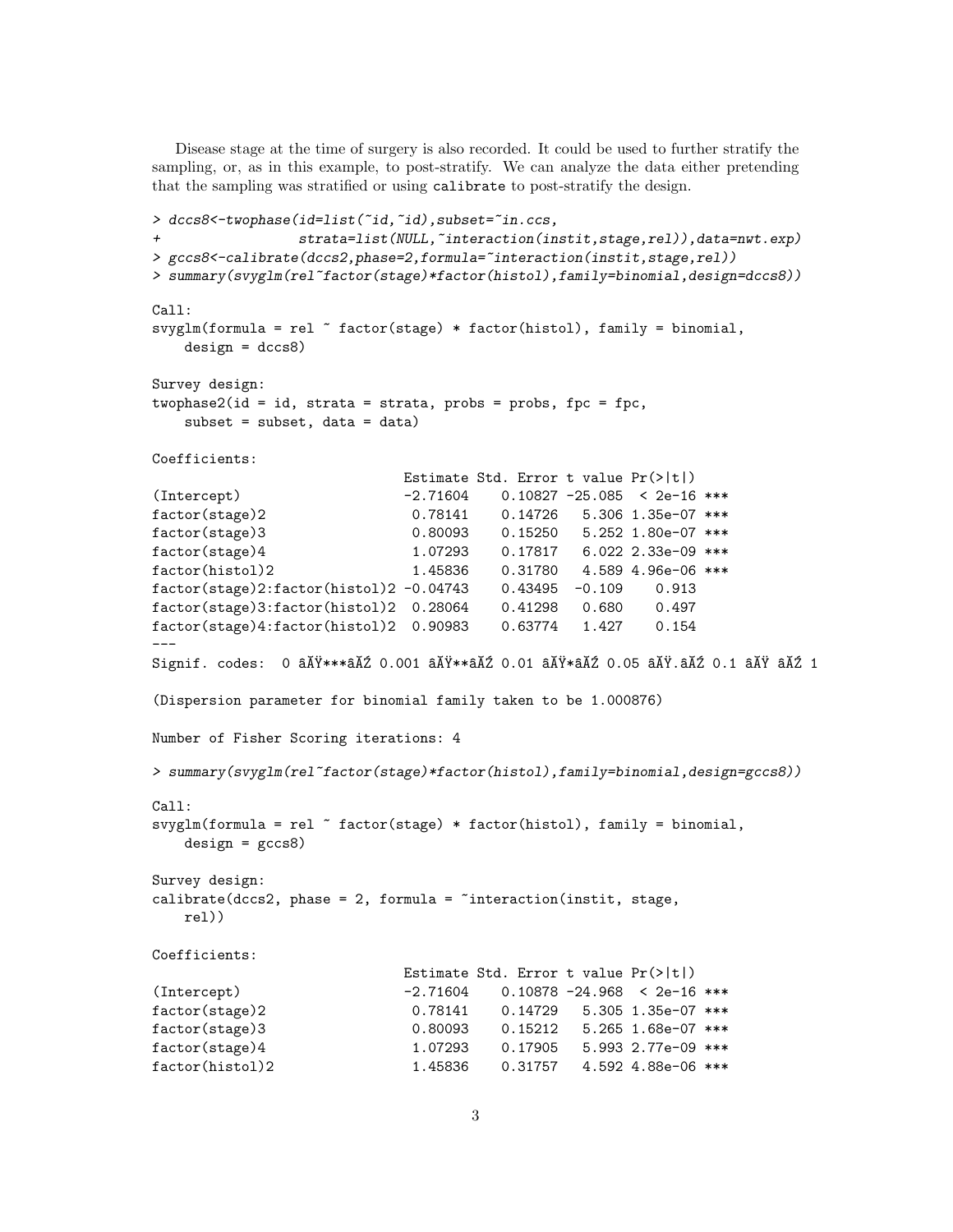```
factor(stage)2:factor(histol)2 -0.04743 0.43432 -0.109 0.913
factor(stage)3:factor(histol)2 0.28064 0.41231 0.681 0.496
factor(stage)4:factor(histol)2 0.90983 0.63187 1.440 0.150
---
Signif. codes: 0 âĂŸ***âĂŹ 0.001 âĂŸ**âĂŹ 0.01 âĂŸ*âĂŹ 0.05 âĂŸ.âĂŹ 0.1 âĂŸ âĂŹ 1
```
(Dispersion parameter for binomial family taken to be 1.000876)

Number of Fisher Scoring iterations: 4

### Case–cohort designs

In the case–cohort design for survival analysis, a  $P\%$  sample of a cohort is taken at recruitment for the second phase, and all participants who experience the event (cases) are later added to the phase-two sample.

Viewing the sampling design as progressing through time in this way, as originally proposed, gives a double sampling design at phase two. It is simpler to view the process sub specie aeternitatis, and to note that cases are sampled with probability 1, and controls with probability  $P/100$ . The subcohort will often be determined retrospectively rather than at recruitment, giving stratified random sampling without replacement, stratified on case status. If the subcohort is determined prospectively we can use the same analysis, post-stratifying rather than stratifying.

There have been many analyses proposed for the case–cohort design (Therneau & Li, 1999). We consider only those that can be expressed as a Horvitz–Thompson estimator for the Cox model.

First we load the data and the necessary packages. The version of the NWTS data that includes survival times is not identical to the data set used for case–control analyses above.

```
> library(survey)
> library(survival)
> data(nwtco)
> ntwco<-subset(nwtco, !is.na(edrel))
```
Again, we fit a model that uses histol for all patients, to compare with the two-phase design

```
> coxph(Surv(edrel, rel)~factor(stage)+factor(histol)+I(age/12),data=nwtco)
```

```
Call:
coxph(formula = Surv(edrel, rel) ~ factor(stage) + factor(histol) +
    I(age/12), data = nwtco)
```

|                                |        | $\c{o}$ exp(coef) se(coef) z |                           | p |  |
|--------------------------------|--------|------------------------------|---------------------------|---|--|
| factor(stage)2 0.6673          |        |                              | 1.95 0.1216 5.49 4.0e-08  |   |  |
| factor(stage)3 0.8174          |        |                              | 2.26 0.1208 6.77 1.3e-11  |   |  |
| $factor(\text{stage})4$ 1.1537 |        |                              | 3.17 0.1349 8.55 0.0e+00  |   |  |
| factor(histol)2 1.5839         |        |                              | 4.87 0.0887 17.86 0.0e+00 |   |  |
| I(age/12)                      | 0.0679 |                              | 1.07 0.0149 4.55 5.4e-06  |   |  |

```
Likelihood ratio test=395 on 5 df, p=0 n= 4028, number of events= 571
```
We define a two-phase survey design using simple random superpopulation sampling for the first phase, and sampling without replacement stratified on rel for the second phase. The subset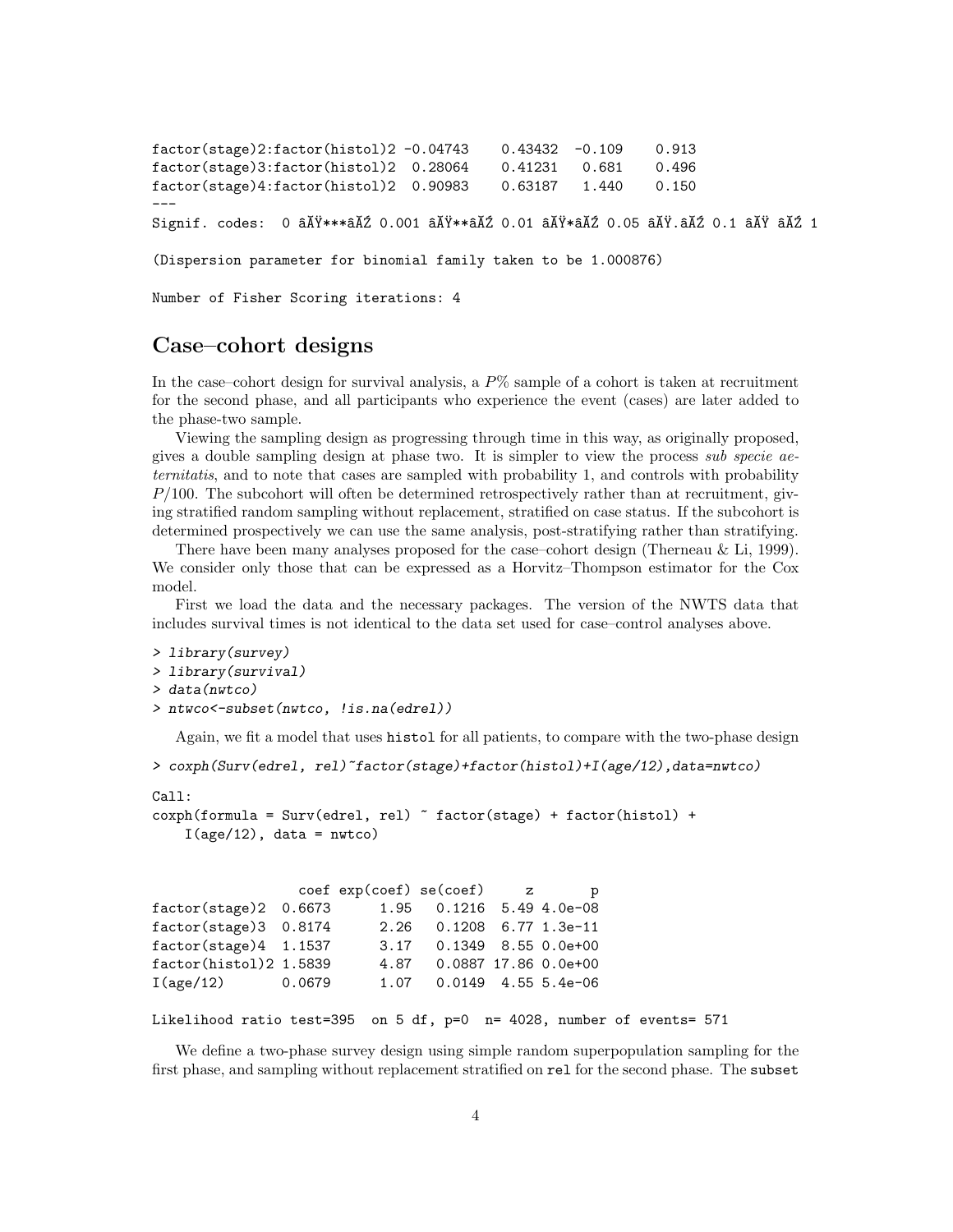argument specifies that observations are in the phase-two sample if they are in the subcohort or are cases. As before, the data structure is rectangular, but variables measured at phase two may be NA for participants not included at phase two.

We compare the result to that given by  $survival$ : cch for Lin & Ying's (1993) approach to the case–cohort design.

```
> (dcch<-twophase(id=list(~seqno,~seqno), strata=list(NULL,~rel),
                   subset="I(in.subcohort | rel), data=nutco))Two-phase sparse-matrix design:
twophase2(id = id, strata = strata, probes = probes, fpc = fpc,subset = subset, data = data)Phase 1:
Independent Sampling design (with replacement)
svydesign(ids = \text{seqno})
Phase 2:
Stratified Independent Sampling design
svydesign(ids = "seqno, strata = "rel, fpc = "*phase1*)> svycoxph(Surv(edrel,rel)~factor(stage)+factor(histol)+I(age/12),
                 design=dcch)Call:
svycoxph(formula = Surv(edrel, rel) ~ factor(stage) + factor(histol) +
    I(age/12), design = dcch)
                 coef exp(coef) se(coef) z p
factor(stage)2 0.6927 2.00 0.163 4.25 2.1e-05
factor(stage)3 0.6269 1.87 0.168 3.73 1.9e-04
factor(stage)4 1.2995 3.67 0.189 6.88 6.1e-12
factor(histol)2 1.4583 4.30 0.145 10.02 0.0e+00
I(age/12) 0.0461 1.05 0.023 2.00 4.5e-02
Likelihood ratio test= on 5 df, p= n= 1154, number of events= 571
> subcoh <- nwtco$in.subcohort
> selccoh <- with(nwtco, rel==1|subcoh==1)
> ccoh.data <- nwtco[selccoh,]
> ccoh.data$subcohort <- subcoh[selccoh]
> cch(Surv(edrel, rel) ~ factor(stage) + factor(histol) + I(age/12),
+ data =ccoh.data, subcoh = ~subcohort, id=~seqno,
+ cohort.size=4028, method="LinYing")
Case-cohort analysis,x$method, LinYing
with subcohort of 668 from cohort of 4028
Call: cch(formula = Surv(edrel, rel) ~ factor(stage) + factor(histol) +
    I(age/12), data = ccoh.data, subcoh = ~subcohort, id = ~seqno,
    \text{cohort.size} = 4028, \text{ method} = \text{"LinYing"}Coefficients:
```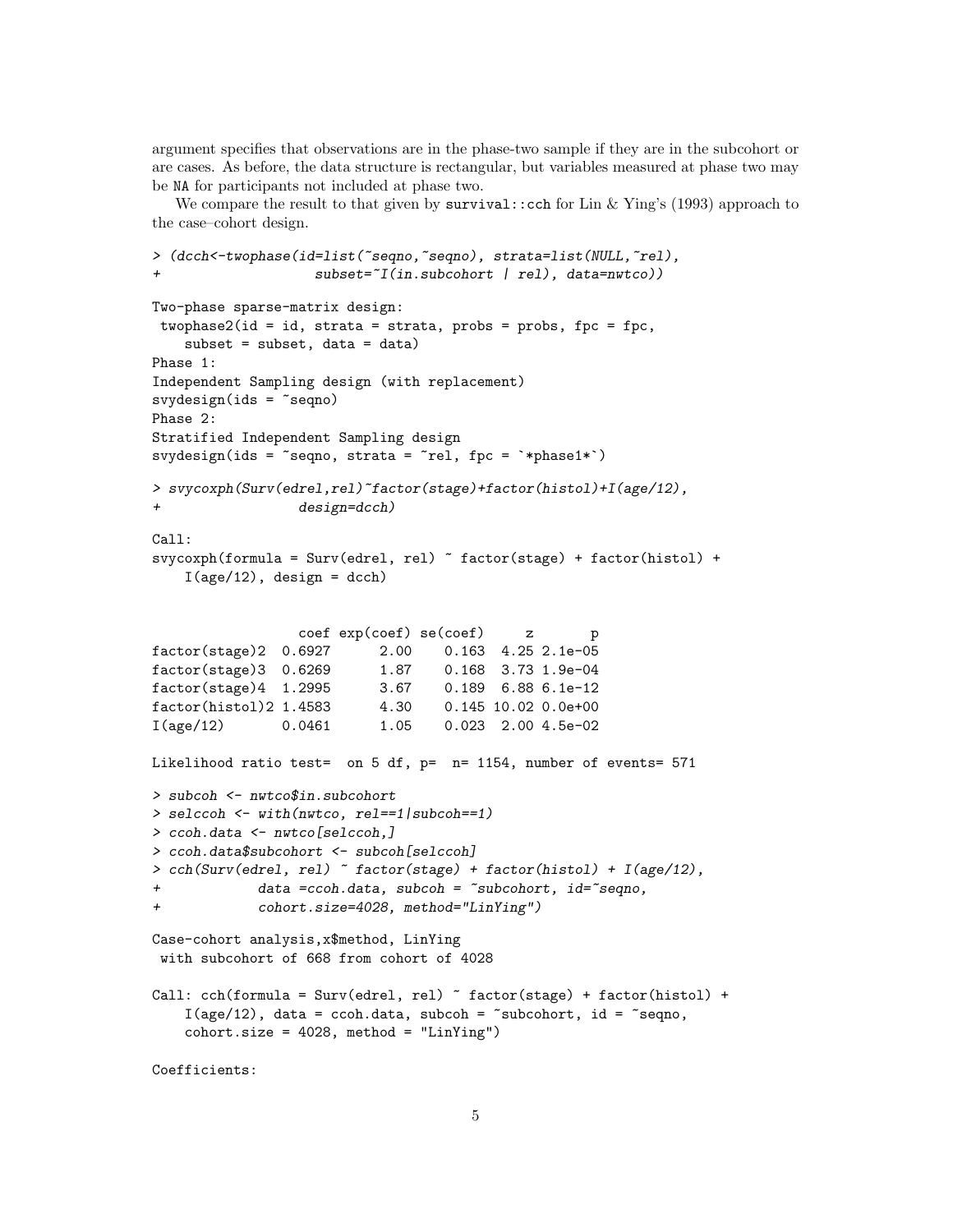|                                                                | Value | SE. | 7. | р                                           |
|----------------------------------------------------------------|-------|-----|----|---------------------------------------------|
| factor(stage)2 0.69265646 0.16287906 4.252581 2.113204e-05     |       |     |    |                                             |
| factor(stage)3  0.62685179  0.16746144  3.743260  1.816478e-04 |       |     |    |                                             |
| factor(stage)4 1.29951229 0.18973707 6.849016 7.436052e-12     |       |     |    |                                             |
| factor(histol)2 1.45829267 0.14429553 10.106291 0.000000e+00   |       |     |    |                                             |
| I(age/12)                                                      |       |     |    | 0.04608972 0.02230861 2.066006 3.882790e-02 |

Barlow (1994) proposes an analysis that ignores the finite population correction at the second phase. This simplifies the standard error estimation, as the design can be expressed as one-phase stratified superpopulation sampling. The standard errors will be somewhat conservative. More data preparation is needed for this analysis as the weights change over time.

```
> nwtco$eventrec<-rep(0,nrow(nwtco))
> nwtco.extra<-subset(nwtco, rel==1)
> nwtco.extra$eventrec<-1
> nwtco.expd<-rbind(subset(nwtco,in.subcohort==1),nwtco.extra)
> nwtco.expd$stop<-with(nwtco.expd,
                        ifelse(rel & !eventrec, edrel-0.001,edrel))
> nwtco.expd$start<-with(nwtco.expd,
                         ifelse(re1 & eventrec, edrel-0.001, 0))> nwtco.expd$event<-with(nwtco.expd,
                         ifelse(re1 & eventrec, 1, 0))> nwtco.expd$pwts<-ifelse(nwtco.expd$event, 1, 1/with(nwtco,mean(in.subcohort | rel)))
```
The analysis corresponds to a cluster-sampled design in which individuals are sampled stratified by subcohort membership and then time periods are sampled stratified by event status. Having individual as the primary sampling unit is necessary for correct standard error calculation.

```
> (dBarlow <- svydesign(id="seqno+eventrec, strata="in.subcohort+rel,
                     data=nwtco.expd, weight=\text{``pwts)})
Stratified 2 - level Cluster Sampling design (with replacement)
With (1154, 1239) clusters.
svydesign(id = ~seqno + eventrec, strata = ~in.subcohort + rel,
    data = nwtco.expd, weight = \gamma pwts)> svycoxph(Surv(start,stop,event)~factor(stage)+factor(histol)+I(age/12),
+ design=dBarlow)
Call:
svycoxph(formula = Surv(start, stop, event) ~ factor(stage) +
    factor(histol) + I(age/12), design = dBarlow)
                 coef exp(coef) se(coef) z p
factor(stage)2 0.7359 2.09 0.1699 4.33 1.5e-05
factor(stage)3 0.5976 1.82 0.1753 3.41 6.5e-04
factor(stage)4 1.3907 4.02 0.2078 6.69 2.2e-11
factor(histol)2 1.5045 4.50 0.1641 9.17 0.0e+00
I(age/12) 0.0432 1.04 0.0243 1.78 7.5e-02
Likelihood ratio test= on 5 df, p= n= 1239, number of events= 571
```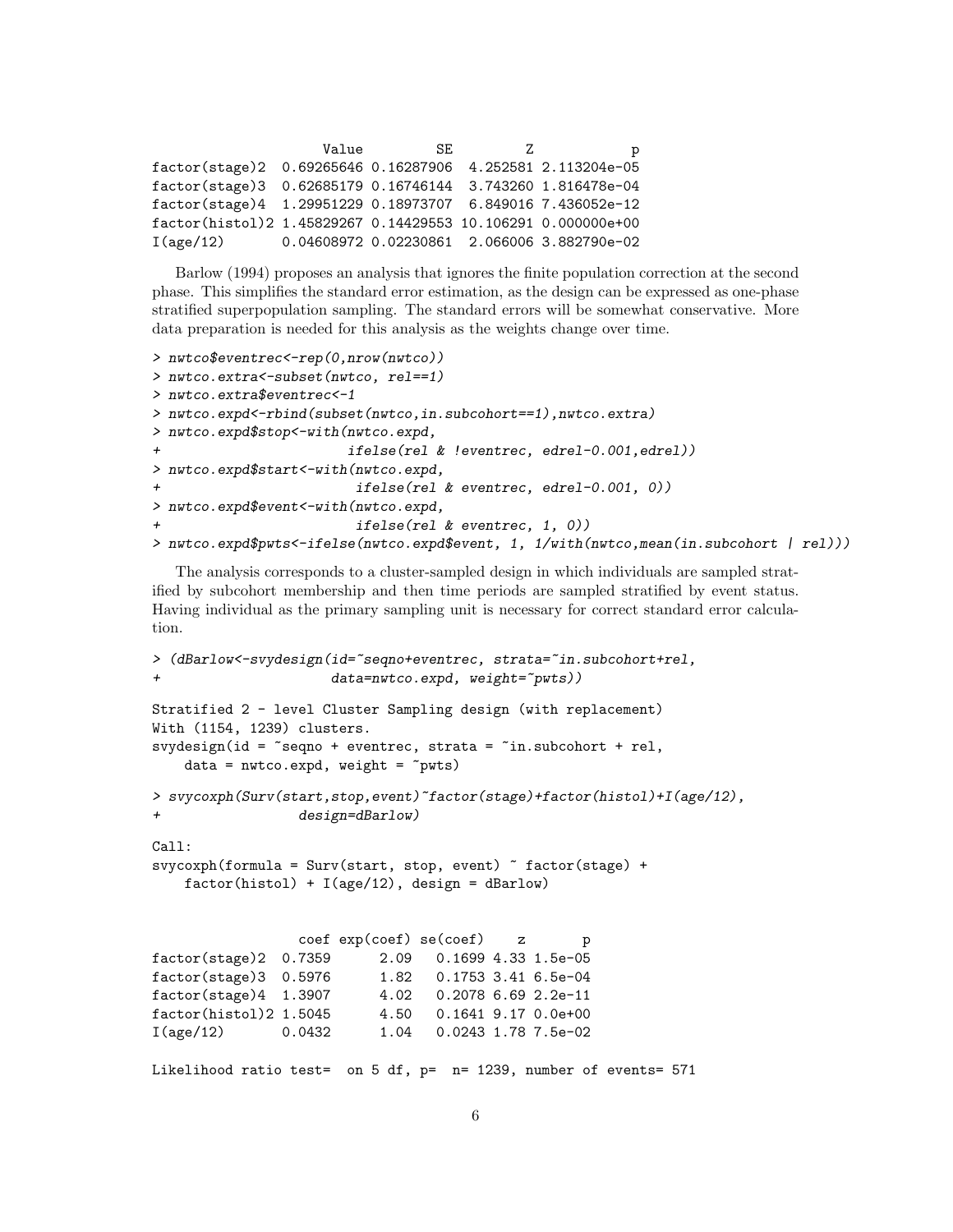In fact, as the finite population correction is not being used the second stage of the cluster sampling could be ignored. We can also produce the stratified bootstrap standard errors of Wacholder et al (1989), using a replicate weights analysis

```
> (dWacholder <- as.svrepdesign(dBarlow,type="bootstrap",replicates=500))
Call: as.svrepdesign(dBarlow, type = "bootstrap", replicates = 500)
Survey bootstrap with 500 replicates.
> svycoxph(Surv(start,stop,event)~factor(stage)+factor(histol)+I(age/12),
                design=dWacholder)
Call:
svycoxph.svyrep.design(formula = Surv(start, stop, event) ~ factor(stage) +
   factor(histol) + I(age/12), design = dWacholder)
                coef exp(coef) se(coef) z p
factor(stage)2 0.7359 2.09 0.1760 4.18 2.9e-05
factor(stage)3 0.5976 1.82 0.1925 3.11 1.9e-03
factor(stage)4 1.3907 4.02 0.2186 6.36 2.0e-10
factor(histol)2 1.5045 4.50 0.1783 8.44 0.0e+00
I(age/12) 0.0432 1.04 0.0257 1.68 9.3e-02
```

```
Likelihood ratio test=NA on 5 df, p=NA n= 1239, number of events= 571
```
#### Exposure-stratified designs

Borgan et al (2000) propose designs stratified or post-stratified on phase-one variables. The examples at http://faculty.washington.edu/norm/software.html use a different subcohort sample for this stratified design, so we load the new subcohort variable

```
> load(system.file("doc","nwtco-subcohort.rda",package="survey"))
> nwtco$subcohort<-subcohort
> d_BorganII <- twophase(id=list(~seqno,~seqno),
+ strata=list(NULL,~interaction(instit,rel)),
                       data=nwtco, subset=\tilde{I}(rel |subcohort))
> (b2<-svycoxph(Surv(edrel,rel)~factor(stage)+factor(histol)+I(age/12),
                design=d_BorganII))
Call:
svycoxph(formula = Surv(edrel, rel) ~ factor(stage) + factor(histol) +
   I(age/12), design = d_BorganII)
                coef exp(coef) se(coef) z p
factor(stage)2 0.4629 1.59 0.1809 2.559 1.0e-02
factor(stage)3  0.5831  1.79  0.1785  3.267  1.1e-03
factor(stage)4 1.0597 2.89 0.2052 5.163 2.4e-07
factor(histol)2 1.5974 4.94 0.1334 11.973 0.0e+00
I(age/12) 0.0299 1.03 0.0334 0.897 3.7e-01
Likelihood ratio test= on 5 df, p= n= 1062, number of events= 571
```